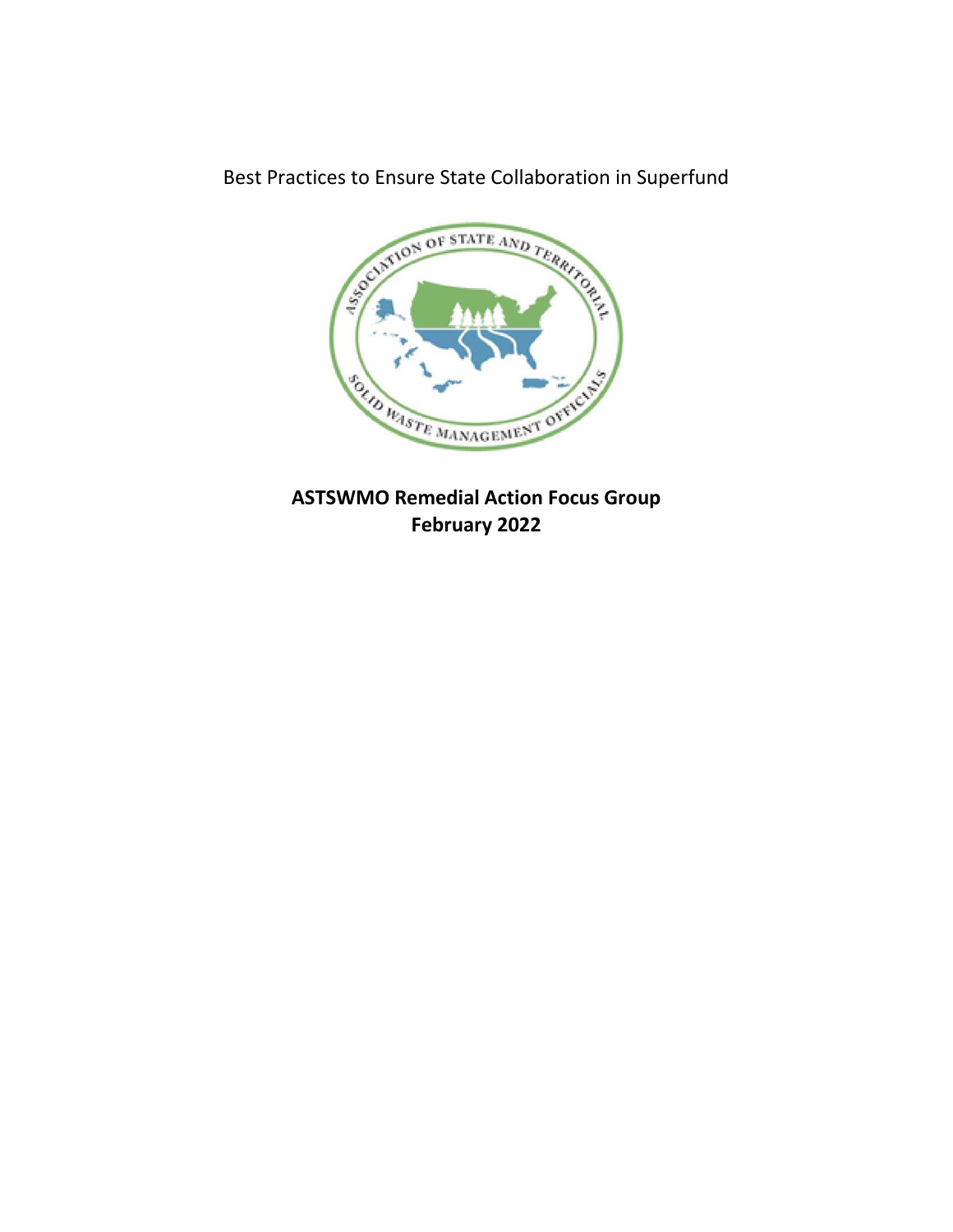# Acknowledgements

This document was prepared by the Association of State and Territorial Solid Waste Management Officials (ASTSWMO) Remedial Action Focus Group (RAFG), with assistance from the U.S. Environmental Protection Agency (EPA) under Cooperative Agreement (CA) RT-83870001.

The following members participated in the development of this report:

John Armitage, New York Department of Environmental Conservation Brian Barone, District of Columbia Department of Energy and Environment Ashley Blauvelt, Rhode Island Department of Environmental Management Joe Dom, Kansas Department of Health and Environment (Chair) Karin Harker, Arizona Department of Environmental Quality Monica Harris, Texas Commission on Environmental Quality Hylton Jackson, Iowa Department of Natural Resources David Kline, Michigan Department of Environment, Great Lakes, and Energy Cherona Levy, Georgia Environmental Protection Division (Vice-Chair) Hans Millican, Utah Department of Environmental Quality Bill O'Connell, Alaska Department of Environmental Conservation Mark Rickrich, Ohio Environmental Protection Agency

The Remedial Action Focus Group would also like to express its appreciation to the following individuals who aided during the development of this report:

Jenny Chambers, Montana Department of Environmental Quality Ellyn Fine, EPA/Office of Superfund Remediation and Technology Innovation (OSRTI) Scott Lauher, ASTSWMO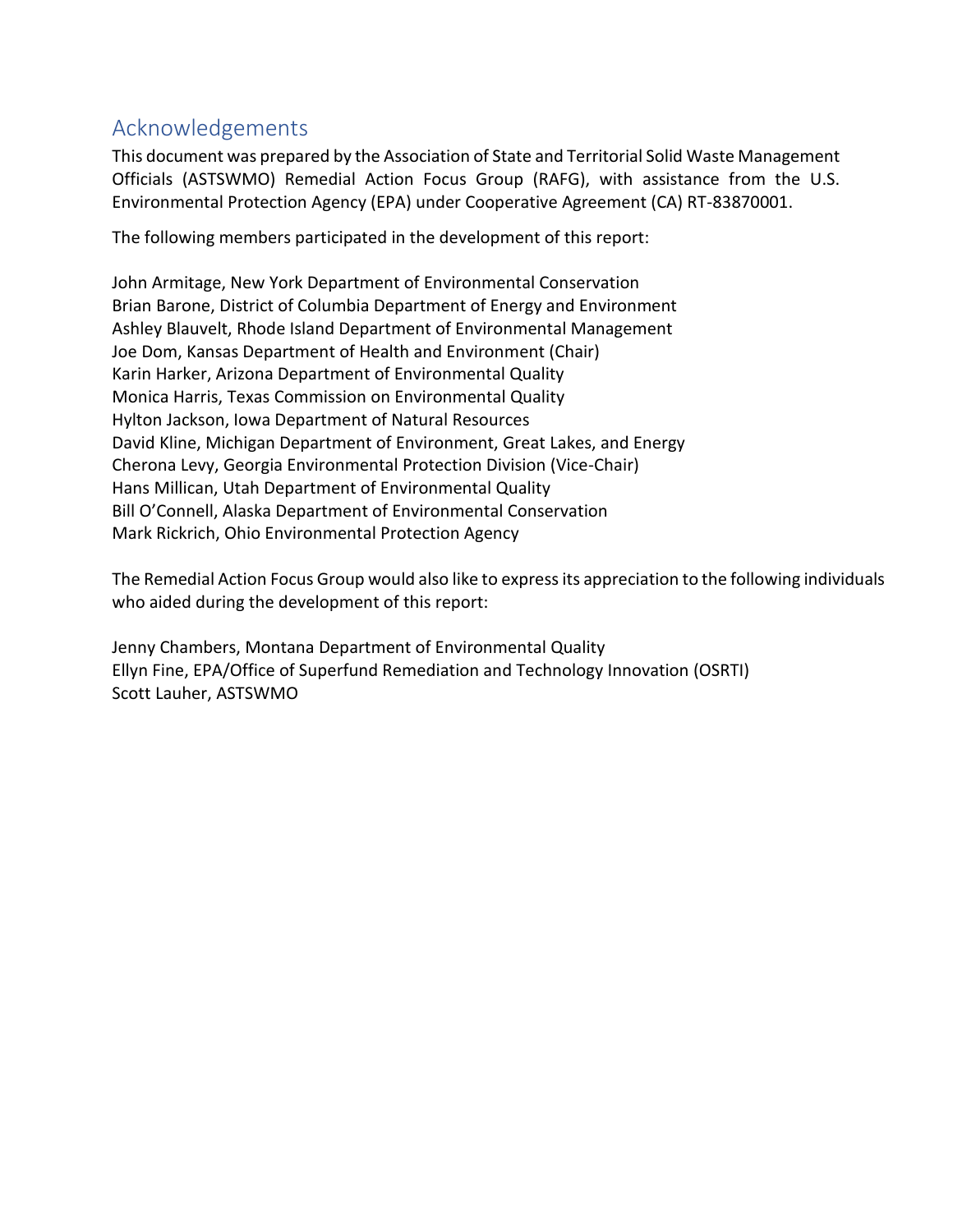## Executive Summary

The mission of the Association of State and Territorial Solid Waste Management Officials (ASTSWMO) Remedial Action Focus Group (RAFG) is to research issues associated with the remediation of hazardous substances at State and Territorial (States) and federal Superfund sites and the infrastructure development needs of these State programs. This mission includes providing States with the information, research tools, and training necessary to develop and enhance their programs, and to carry out their responsibilities in the federal Superfund program. ASTSWMO and its various focus groups actively evaluate the potential impacts and relevance of Superfund program issues to the States and works closely with United States Environmental Protection Agency (EPA) staff to identify priority issues and approaches to resolving those issues.

The 2018-2022 EPA Strategic Plan<sup>1</sup> established cooperative federalism as one of the Agency's main goals and priorities. Comprehensive Environmental Response, Compensation, and Liability Act (CERCLA), commonly known as Superfund, provides several avenues for State involvement in the clean-up process. These avenues include but are not limited to:

- CERCLA § 104(c)(2) the President is required to "consult with the affected State before determining any appropriate remedial action to be taken" under Section 104(a).
- CERCLA § 104(c)(3) the State is required to first provide certain assurances before the EPA can perform fund-lead remedial action.

• CERCLA § 104(d) – States may carry out removal or remedial actions authorized pursuant to Section 104.

• CERCLA § 121(f)(1) – requires the President to promulgate regulations providing for the substantial and meaningful involvement by each State in the initiation, development, and selection of remedial actions to be undertaken in that State.

• CERCLA § 121(f)(2) – requires (for consent decrees) the President to give the State an opportunity to concur or not concur in the selection of a remedial action that does not attain a State legally applicable or relevant and appropriate standard, requirement, or criteria (ARAR). It also provides that, if the State does not concur and the State wants the remedial action to attain such ARAR, the State can intervene in the action before entry of the proposed consent decree.

• CERCLA § 121(f)(3) – relates to remedial actions taken at federal facilities and requires the President to seek the State's concurrence on the proposed action if it does not attain State Applicable, Relevant, and Appropriate Requirements (ARARs). If the State does not concur, the State may bring an action to determine whether the President's decision is supported by substantial evidence.

<sup>1</sup> https://www.epa.gov/sites/production/files/2019-09/documents/fy-2018-2022-epa-strategic-plan.pdf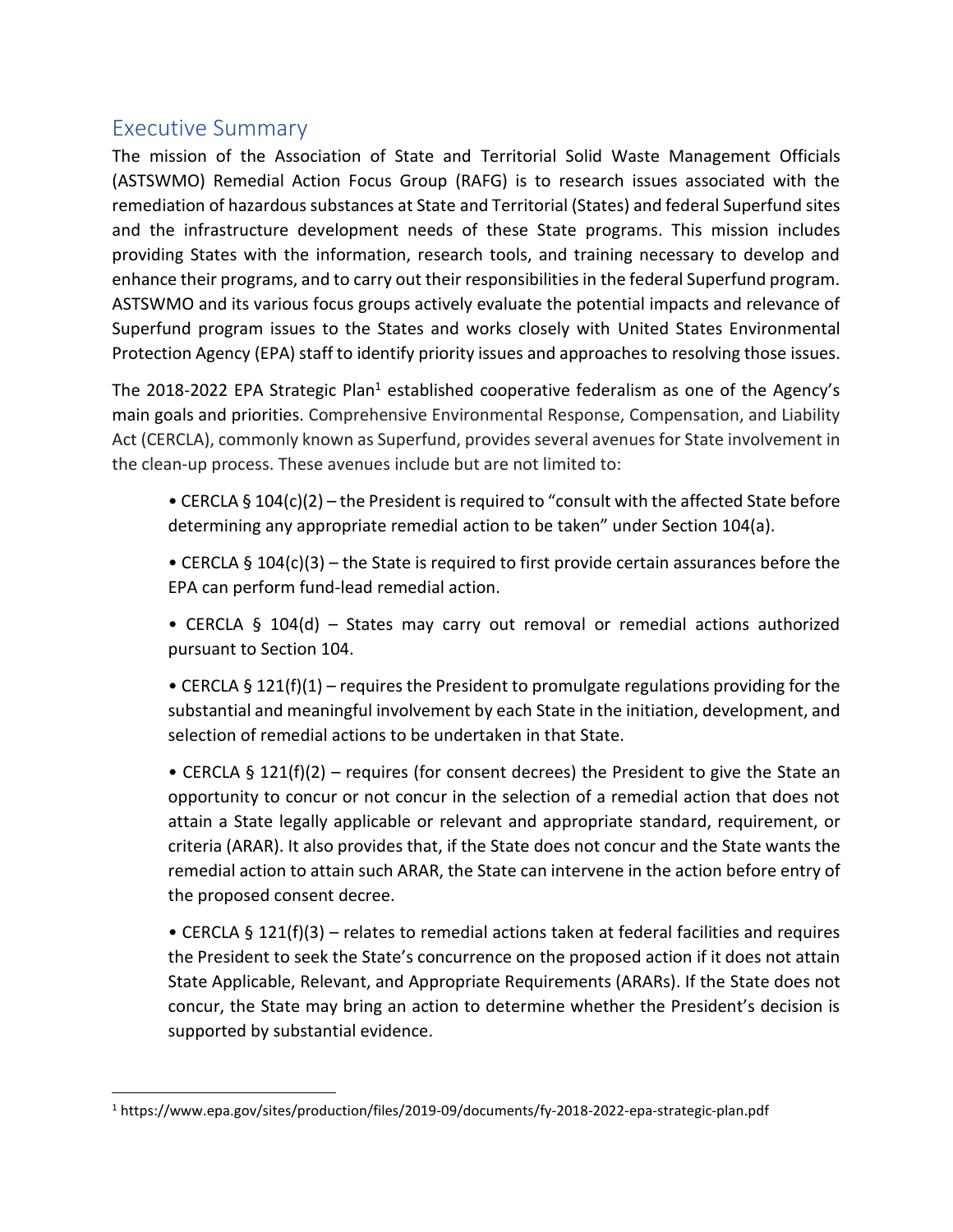The Superfund Task Force was commissioned on May 22, 2017, to provide recommendations on how the Agency could restructure the cleanup process, realign incentives of all involved parties to promote expeditious remediation, reduce the burden on cooperating parties, incentivize parties to remediate sites, encourage private investment in cleanups of sites, and promote the revitalization of properties across the country. On July 25, 2017, the EPA Superfund Task Force Report identified 42 recommendations to accelerate cleanup and reuse of Superfund sites. EPA convened workgroups and developed implementing tasks for each of the recommendations. The Task Force workgroups identified effective ways to implement the recommendations and reach outcome-driven results to expedite cleanups, site redevelopment, and community revitalization while protecting human health and the environment.

The ASTSWMO RAFG has prepared this document as a resource for States as they coordinate with EPA on Superfund site characterization and cleanup. There are over 1,300 <sup>2</sup>Superfund sites on the National Priorities List (NPL) in different phases of cleanup from site characterization to post-cleanup monitoring and site reuse. In an effort to draw upon the long history of coordination between States and EPA on activities at NPL sites, the RAFG solicited feedback from States on their experiences to develop the Best Management Practices outlined in this document.

To gather information on this topic, the RAFG asked a series of questions to State representatives including:

- 1. What has been your experience coordinating with EPA on Superfund site activities in your States?
- 2. Have you developed any best practices or would you like to share any lessons learned on coordinating with EPA?
- 3. Have you received special funding through cooperative agreement grants for State assistance and if so, for what kind of activities?
- 4. Has your State assumed a leadership role in any aspects of NPL site cleanup in your State?
- 5. What opportunities or barriers do you see for increased State participation?

In 2020, the RAFG received detailed responses from 30 States representing nine of the ten EPA regions. The RAFG received responses to the series of questions along with recommendations from the participating States on how they thought collaboration between the States and EPA could be improved. The RAFG appreciates this feedback from States and the thoughtful responses that were provided. A summary of State responses and several case studies that demonstrate U.S. EPA/State collaboration in practice are provided in the following sections. A listing of the full State responses can be found in Appendix A. State responses have been assigned a number and States with multiple responses are denoted by a letter following the number.

<sup>2</sup> <https://www.epa.gov/superfund/superfund-national-priorities-list-npl>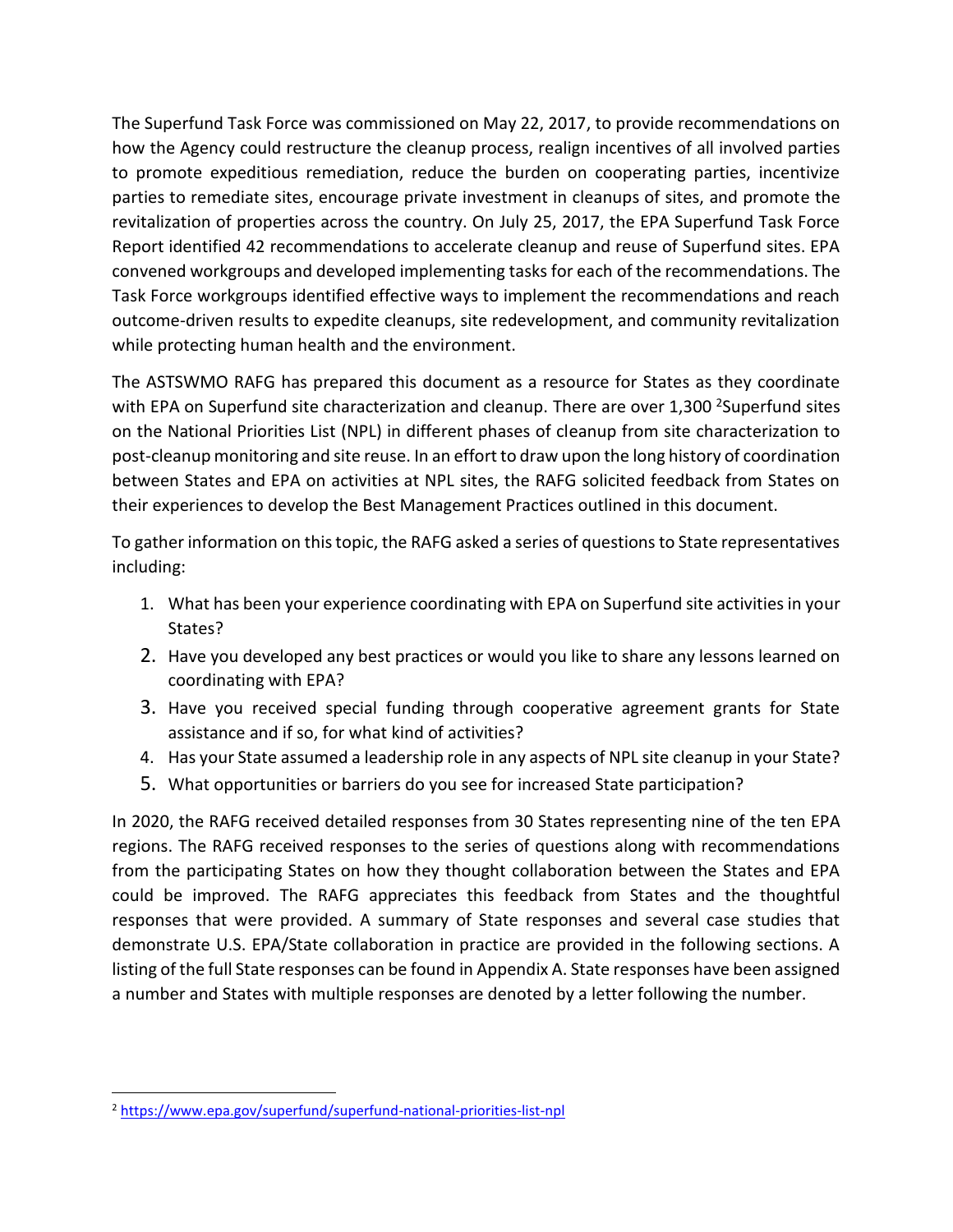## State Responses

Overall, States provided detailed accounts of their interactions with EPA on NPL site cleanups including what worked, what did not work, lessons learned, and changes to standard practices based on their experiences. Nearly every State that responded indicated they had a good working relationship with EPA and good experiences regarding NPL site work in their State. In cases where working relationships were strained, it was typically due to individuals or specific site circumstances that may have been limited to one site or one situation. In general, fostering collaborative working relationships over time throughout the lifespan of any given project reaps benefits for all involved as issues can be worked out in a more amicable fashion. The State responses indicated a strong desire to continue improving their working relationships with EPA.

One common theme in all of the State feedback was communication. Communicating early on in a project, communicating often, and establishing regular meetings seems to provide great benefit to both States and to EPA, specifically:

• Regularly scheduled meetings between States and EPA allow for frequent communications and helps establish and foster good working relationships. Occasional in-person meetings and site visits were also cited as helpful.

• Providing more opportunities for involvement in the investigation planning and remedy selection processes.

• Methods of tracking document submittals, comments, and issues help both States and EPA to use their time effectively during regular meetings.

• Sharing draft communications (press releases and talking points for meetings) ahead of time before finalizing helps States and EPA prepare their teams for upcoming site issues and helps build trust between parties. An example is that Region 7 has been sharing draft presentations and having virtual dry-runs prior to the Remedy Coordination & Management Review Process meetings and public availability sessions.

A summary of State responses to the 5 questions asked by the RAFG is provided below.

• What has been your experience coordinating with EPA on Superfund site activities in your State?

Overall, the responses received from the States indicated a good experience while coordinating with EPA on Superfund sites. Many of the responses indicated that the experience improved as the working relationship between the State project manager and the EPA remedial project manager developed. Some States indicated they had experienced issues while coordinating with EPA and the common reason was a specific project manager – remedial project manager relationship, and not indicative of an overall issue. The level of coordination at some sites was related to the extent of activities being conducted at sites where active investigation was underway for a Remedial Investigation/Feasibility Study (RI/FS), the States saw more interaction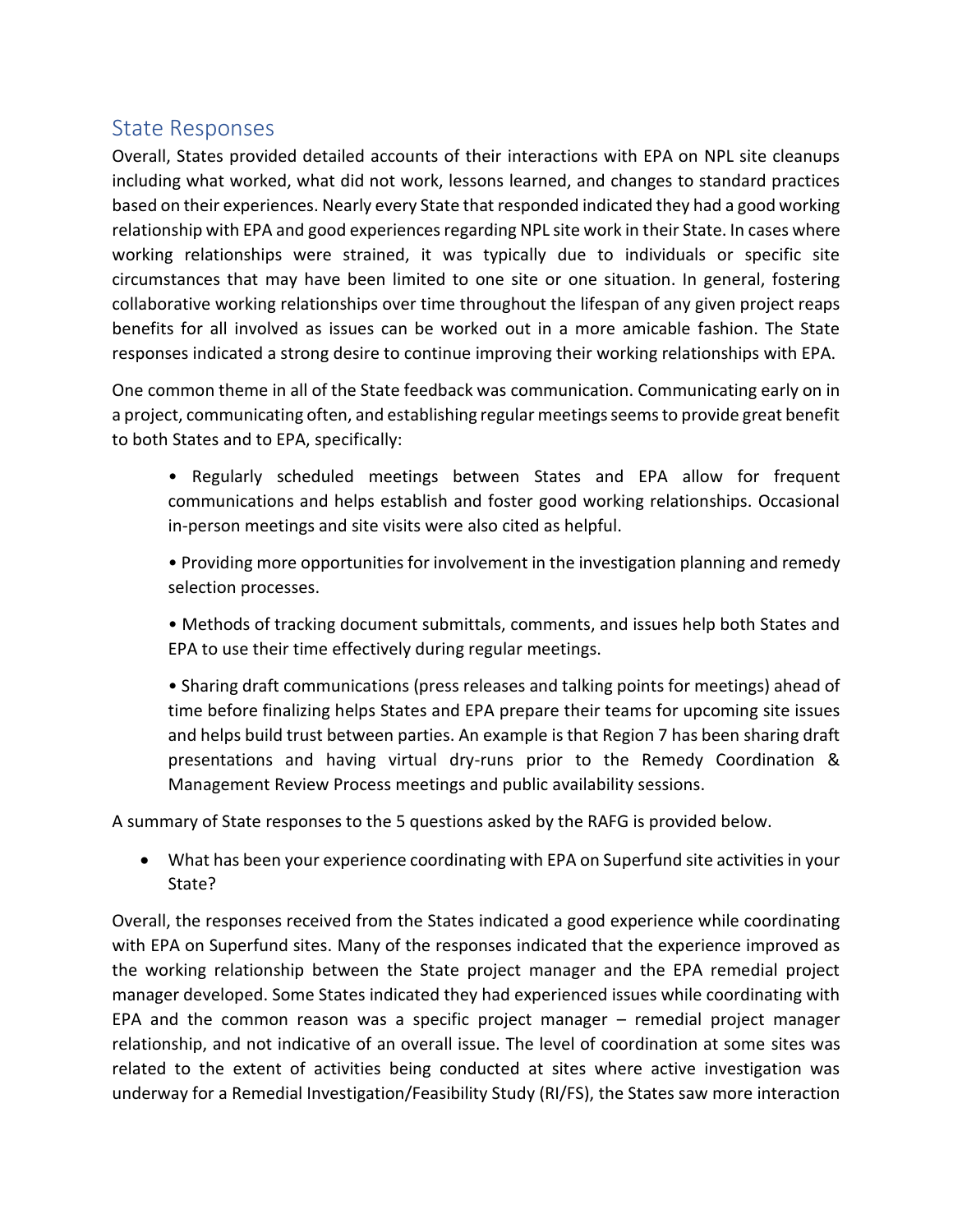with the EPA RPM. Sites where few activities were occurring saw minimal coordination efforts. Other States expressed concerns regarding the degree to which their input was taken into consideration during responsible party negotiations and prior to final settlement action. EPA has consistently demonstrated its commitment to working collaboratively with States and any concerns regarding States involvement in enforcement actions should be addressed in management level meetings with EPA.

• Have you developed any best-practices, or would you like to share any lessons learned on coordinating with EPA?

Several of the State responses identified some best practices which were beneficial in improving collaboration between the State and EPA. Some of the best practices included the establishment of regular meetings between the EPA and the State which included both project level staff as well as management. The regular coordination meetings served two functions: a series of checks & balances on project progress; and ensuring both EPA and State management were regularly updated on project activities. States in Region 7 identified a *Draft Superfund and Emergency Management Review Procedures for Remedial Site Planning and Decision-Making Memorandum* that outlines several options to improve collaboration between the States and EPA and identifies many places in the Superfund process to include State collaboration.

• Have you received special funding through cooperative agreement/grants for State assistance and if so for what kind of activities?

States identified the Core, Pre-Remedial, and Support Agency (Management Assistance) cooperative agreements as sources of funding for States to serve in the support role for federal lead Superfund sites.

• Has your State assumed a leadership role in any aspects of NPL site cleanup in your State?

Many of the States responding identified sites where the State assumed a leadership role for the NPL cleanup. Some States indicated that the lead role was limited to a specific phase of the NPL cleanup such as completing the RI/FS or remedial design. Other States indicated that they had sites where the State served as lead agency for the entire NPL cleanup process. Responding States indicated that they preferred to be in the lead role as it gave the State more control during the completion of the clean-up phases and allowed the clean-up to proceed at a faster pace. For further information, please see Appendix A, specifically question 3A.

• What opportunities or barriers do you see for increased State participation?

Many States identified funding as a controlling factor on the ability to actively collaborate with EPA. Several responses identified limited staff resources as a factor impacting their ability to collaborate. Another barrier identified is the frequent change to project management level staff resulting in new staff having to re-learn sites and re-build the working relationship between the State and EPA.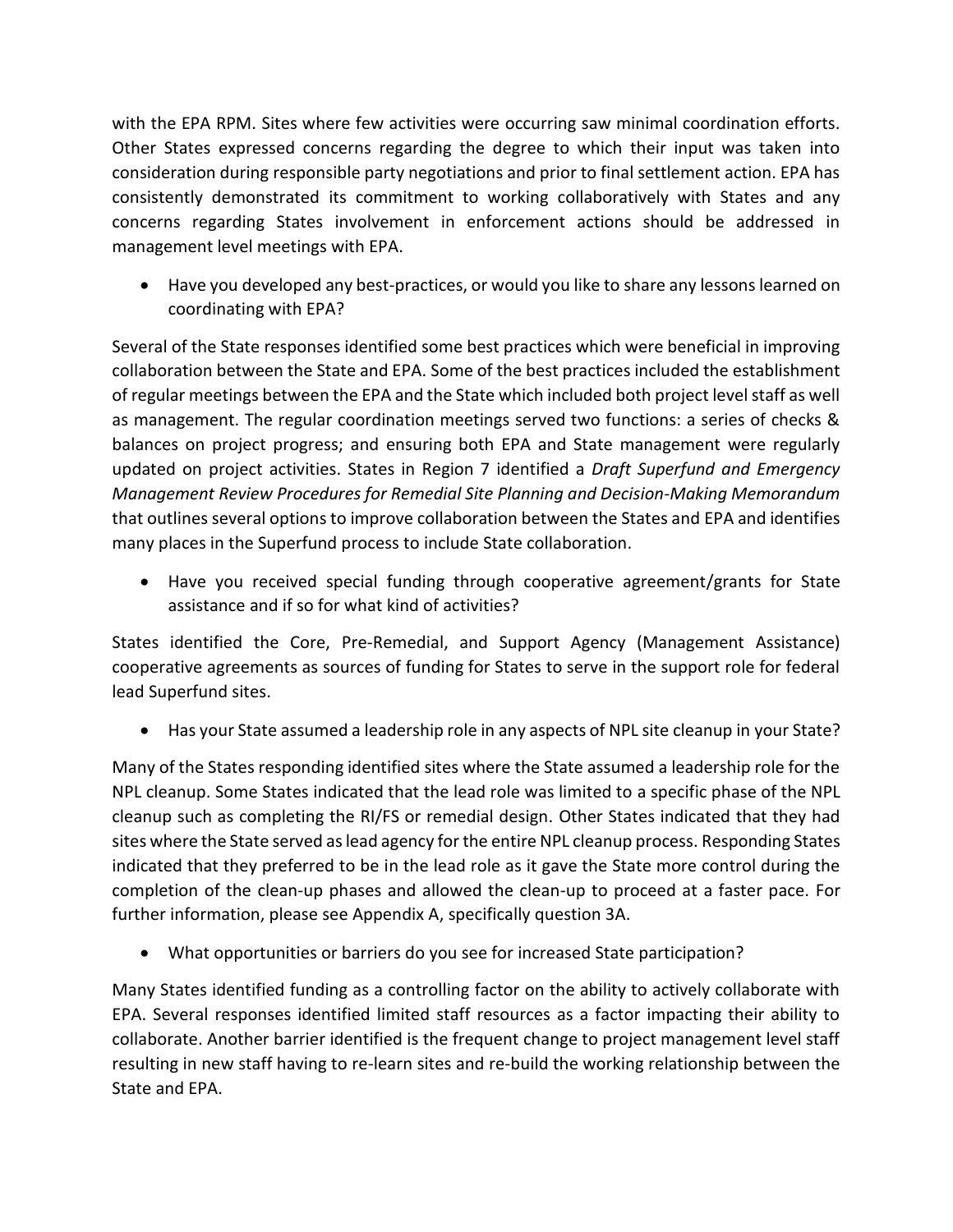#### Additional Opportunities for Coordination Between States and EPA

ARARs and To-Be Considered (TBC) advisories have often been identified as issues between the States and EPA during implementation of the remedial action. Increasing opportunities for meaningful communication between the States and EPA will assist in reducing the occurrence of disagreements over ARARs and TBCs. In October 2017, EPA OSRTI issued the memorandum "Best Practice Process for Identifying and Determining State Applicable or Relevant and Appropriate Requirements Status Pilot"<sup>3</sup>. The memorandum identified best practices that the States and EPA may use to "ensure meaningful and substantial" State involvement when identifying ARARs and TBC advisories for CERCLA remedial actions. The overall goal of the best practices process memorandum is to identify ARARs and TBCs as early as possible in the remedial process and identifies structured opportunities in the process for development of written statements of position, documentation of agreement, and options for dispute resolution.

The scoping meeting for the RI/FS provides additional opportunity for States and EPA to identify potential chemical- and location-specific ARARs and TBCs in advance of the statutory requirement in the National Oil and Hazardous Substances Contingency Plan (NCP) to provide the foundation for data screening, identification of ecological and natural resources, and formation of preliminary remedial goals. Identification of the ARARs and TBCs in advance of the statutory requirement allows the State and EPA additional opportunity to address the resolution of any disagreements. Action-specific ARARs and TBCs are finalized during the detailed analysis of the alternatives during the Feasibility Study.

A State Memorandum of Agreement (SMOA) is another option for developing a better relationship between the State and EPA as it is an "effective management tool and leads to a more effective EPA/State partnership through better defining roles and distributing responsibilities according to each party's resources and experience" (see 3<sup>rd</sup> footnote below). The SMOA establishes expectations that improve the working relationship a working relationship between the State and EPA and helps protect all parties' interests without introducing excessive administrative procedures or delay. The SMOA can assist by (1) defining interaction requirements, including document review time frames; and (2) establishing a dispute resolution process.

## Case Studies

The RAFG conducted follow-up with several States on their responses to develop the case studies below that demonstrate some of these Best Practices and EPA and State collaborative efforts in action at NPL sites across the country.

<sup>3</sup> *Best Practice Process for Identifying and Determining State Applicable or Relevant and Appropriate Requirements Status Pilot,* EPA, October 2017[: https://semspub.epa.gov/work/HQ/197017.pdf](https://semspub.epa.gov/work/HQ/197017.pdf)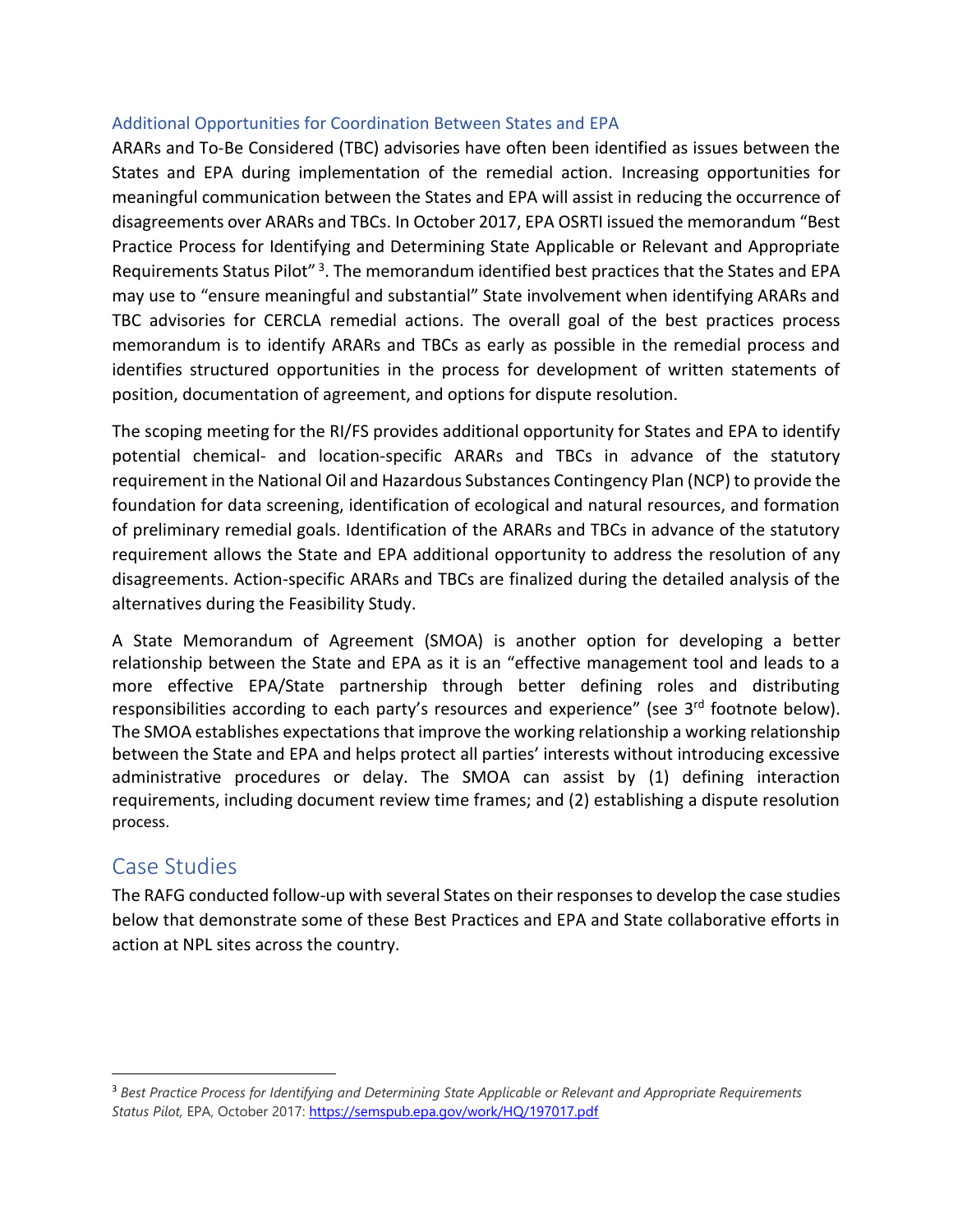# Case Study #1-Tulsa Fuels, OK

#### **Background**

The Tulsa Fuel & Manufacturing (TFM) Superfund Site is an abandoned 60-acre former zinc smelter and lead roaster, located outside the city limits of Collinsville, Oklahoma. TFM operated from 1914 to 1925, and as a result of its operations, heavy metals (lead, cadmium, and arsenic), and waste debris were deposited on-site into soil and surface water/sediment. Groundwater and air were not impacted.

The site was added to the NPL in 1999. The 2008 ROD & 2015 ROD Amendment Selected Remedy required the following: meet residential standards for reuse for lead, cadmium, and arsenic, both on-site and at adjacent parcels to north, west, and southeast; excavate and dispose of/consolidate contaminated soil, sediment, and waste into a capped containment cell; and dewater and treat surface water before discharging clean effluent. Engineering controls for stormwater and Institutional Controls were also required.

#### Remedial Action

During the TFM Remedial Investigation, the Oklahoma Department of Environmental Quality (ODEQ) determined some residential yards would require removal actions. ODEQ coordinated with EPA's removal program to sample additional yards. The EPA and ODEQ realized a collaborative opportunity to work with the Collinsville Smelter potentially responsible party (PRP) to enter into a consent decree. The PRP conducted the yard removals under the State Voluntary Cleanup Program, saving the EPA time and money. The yard removals were completed separately from the Superfund Remedial Action (RA). The remainder of the cleanup was conducted under a Cooperative Agreement with the EPA.

The RA began in August 2014, and construction mobilization began in June 2015. Cleanup concluded in August 2016, and the RA ended in September 2016. ODEQ removed the waste material and placed it into a constructed on-site disposal cell. The disposal cell was capped and vegetated. Additionally, groundwater monitoring wells, fencing, and signage were installed around the perimeter of the disposal cell. Periodic monitoring and inspections are being performed to ensure continued protection of human health and the environment.

The on-site disposal cell consists of approximately 186,000 cubic yards of waste and a three-foot, vegetated soil cap. Drainage features have been added to assist in erosion control during heavy rainfall events. Samples of soil, sediment, water, and air were collected throughout the cleanup to ensure protection of human health and the environment. Additionally, harvesting of wild blackberries in the area is of cultural significance to a local Native American tribe, and sampling confirmed the berries were contaminated with lead dust from the smelter. ODEQ coordinated with EPA and their risk assessors about the best way to present the results to the priority panel to position the site for RA funding.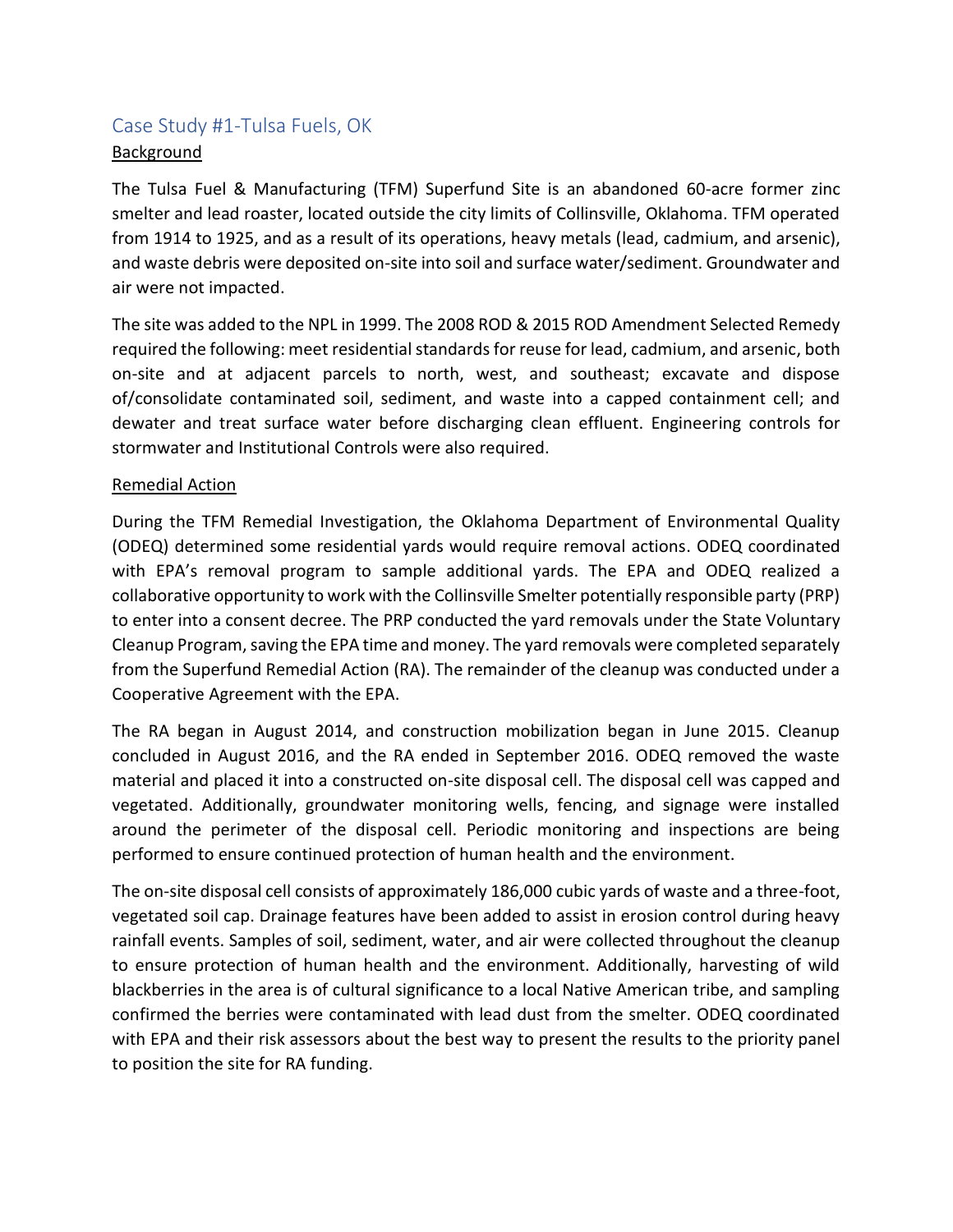#### Land Re-use and Collaboration with EPA

ODEQ coordinated with EPA Region 6's re-use coordinator, and both agencies were able to work to address ecological issues with the landowner to re-establish vegetation by applying composted chicken litter. The site is a great example of successful land re-use as numerous bird species frequent the site, especially the flooded former strip mine pit; there are over two dozen honeybee hives which provide critical habitat for threatened pollinators, and the hives yielded over 1,200 pounds of honey in July 2020. The site received EPA's Region 6 Greenovations Award in 2019, recognizing excellence in supporting safe and responsible cleanup and re-use.

### Case Study #2-Joray-Kachina, AZ

#### Background

The Joray-Kachina facility is located within and is a sub-site of the Motorola 52<sup>nd</sup> Street Superfund Site in Phoenix, Arizona. The facility operated from the early 1980s to the late 1990s as an inspection and testing facility for aerospace materials on several leased parcels of land. The Joray Corporation (Joray) ceased operations in 1999 and dissolved in 2000. Joray sold its aerospace materials business to Kachina Technical Services and Process in 1999, which conducted similar operations on the property until 2004. During the time of operations, the facility used a wide variety of chemicals that contained volatile organic compounds (VOCs), metals, and other hazardous substances. Site characterization in areas of historical operations confirmed releases to the soil and groundwater.

The Arizona Department of Environmental Quality (ADEQ) issued a Unilateral Administrative Order (UAO) in 2005 to Joray pursuant to the authority vested in the Director of ADEQ under the Arizona Revised Statutes. The UAO required Joray to undertake certain Remedial Investigation, sampling, testing and/or other information gathering activities to abate the actual or threatened release of hazardous substances.

After issuance of the UAO, Joray dissolved as a corporation. However, Joray was insured through an environmental insurance policy that funded the Remedial Investigation. This insurance carrier accepted the claim on the policy and consequently funded the remedial activities up to the policy limit of \$5,000,000. The policy reached its limit in 2020 for remedial activities. Therefore, another funding mechanism was needed to continue Remedial Investigation and action at the facility.

#### Interim Removal Action

The ADEQ and EPA Region 9 collaboratively worked with the Responsible Party (RP) overseeing the UAO in addressing the CERCLA related investigations and removal action leading to remedial action. Due to limited funding that was available through the insurance policy, interim removal action (source removal) was prioritized at the site over continued offsite Remedial Investigation. This included implementing an interim removal action of a soil vapor extraction (SVE) system that began operation at the site in 2013. The interim removal action focused on removal of residual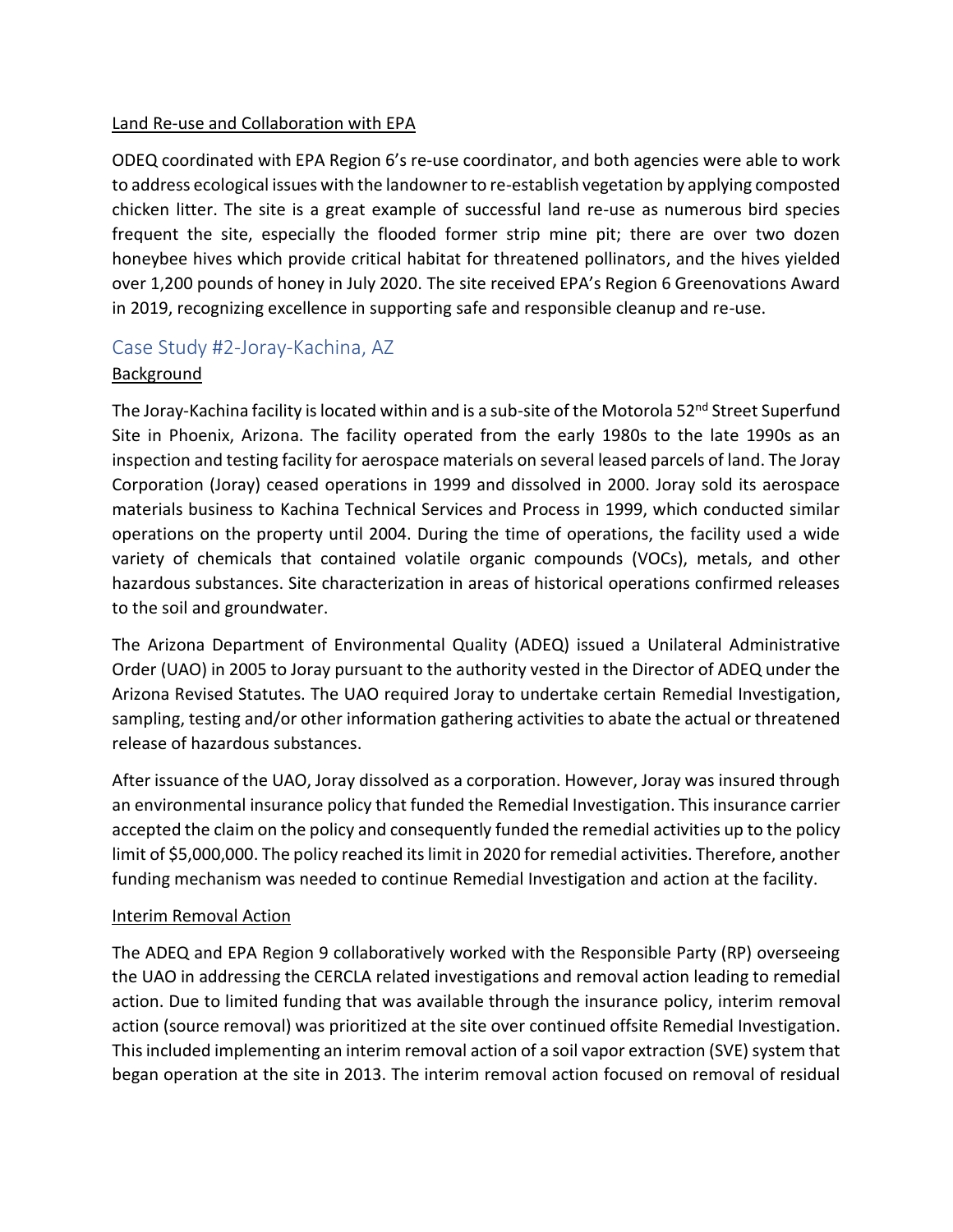volatile organic compounds (VOCs), primarily tetrachloroethene (PCE), and finalizing the Remedial Investigation.

Other Remedial Investigation activities identified and ongoing during this time were indoor air sampling at the facility and off-site residential indoor air sampling performed on behalf of EPA Region 9. The results did not indicate a vapor intrusion concern at the facility, with the SVE system in operation, and that further indoor air investigation at off-site residential properties was not warranted.

#### Superfund Multi-Site Cooperative Agreement and Collaboration with EPA

As Remedial Investigation work and operation of the interim removal action continued to result in drawdown of the insurance policy funds, the policy administrator began to express concerns to ADEQ. This began the collaboration and coordination between the State, EPA and insurance policy administrator on critical remedial actions still required in accordance with CERCLA and decisions of how to fund the needed remedial actions when the insurance funds were exhausted. This two- to three-year collaboration and coordination determined how the site would transition from the insurance policy to agency lead and funding.

The coordination events between the State and EPA Region 9 included determining if there was a subsidiary RP, a discussion of lead-agency status following termination of the UAO and evaluating how to prevent delays in conducting further Remedial Investigation work. The State coordinated meetings with the legal teams, RP, and EPA Region 9 to assist in and focus on achieving the common goals needed of decision making. First the agencies determined what actions were still required in accordance with the UAO. Those were then provided to the RP and prioritized as to which actions could be performed with the remaining insurance policy funds. No subsidiaries were identified, and it was determined the UAO would be terminated, and the facility would become an orphan site. This decision allowed EPA Region 9 to obtain pipeline funding from Superfund and to further coordinate ongoing Remedial Investigation activities and interim removal action with the State. This collaboration included amending the State's existing Superfund Multi-Site Cooperative Agreement (MSCA) with EPA Region 9 and funding the remaining work through Superfund. The cooperative agreement provided latitude for the State to contract locally and continue the ongoing activities on behalf of EPA Region 9.

#### Success Story

The multi-year collaboration and coordination with EPA Region 9 and the RP successfully resulted in full equipment transfer of the SVE system to EPA Region 9, no downtime operation of the SVE system, continued Remedial Investigation work utilizing the full extent of the insurance policy funding, no lag time of transition to the State, and termination of the UAO. The site continues to be overseen by EPA Region 9 and operated by the State and contractor through the cooperative agreement.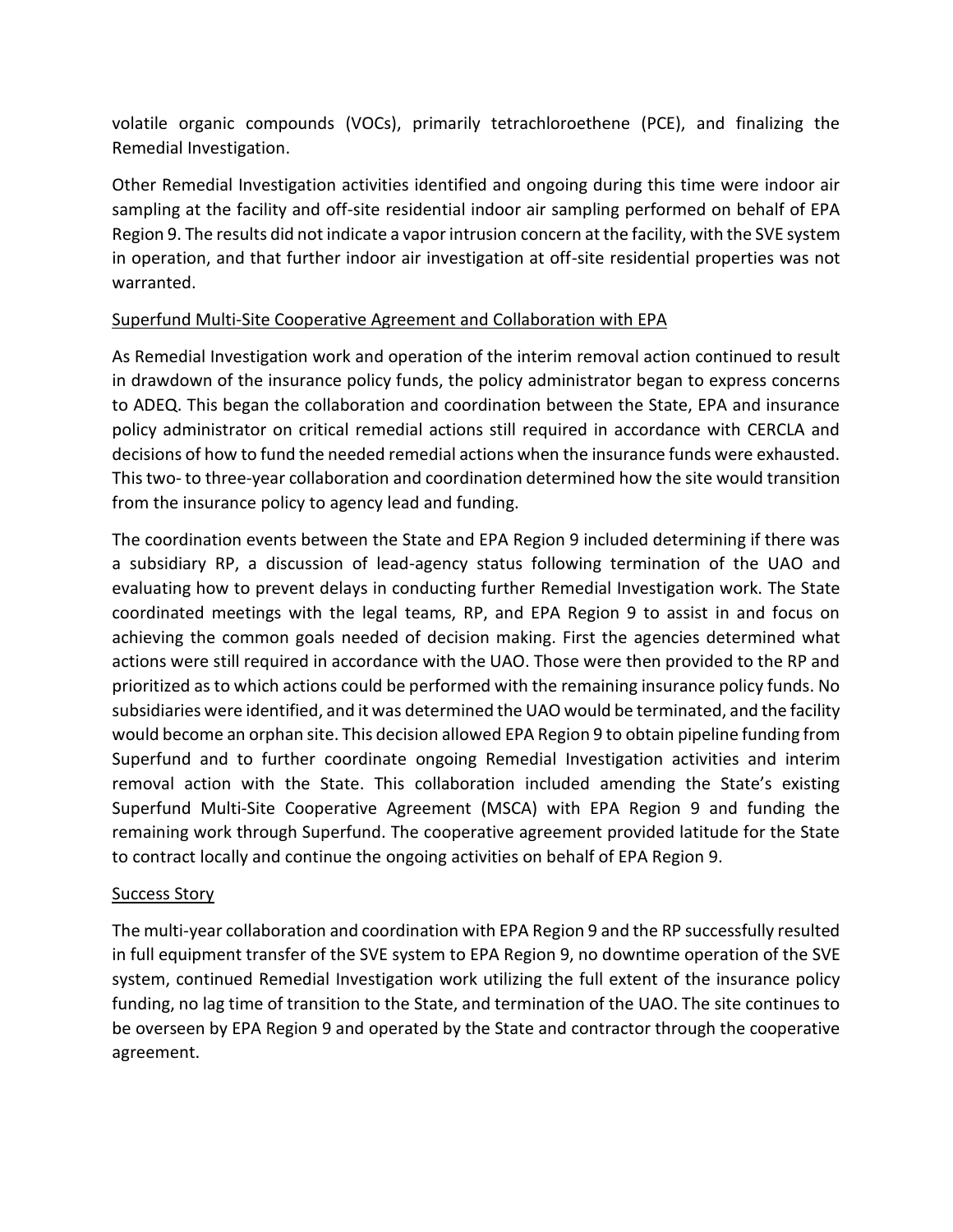## Case Study #3- Conroe Creosoting Background

The Conroe Creosoting Company site is in Conroe, Texas, about 30 miles north of Houston. Woodtreating operations took place at the site from 1946 to 1997. Facility activities and waste management practices contaminated soil, sediment and groundwater with hazardous substances including pentachlorophenol (PCP), copper chromated arsenate (CCA) and creosote. In 2002, EPA started a time-critical removal action of on-site structures and soils. Approximately 252,000 cubic yards of contaminated material, soils, sediments, and solidified wastes were placed inside an on-site Resource Conservation Recovery Act (RCRA) permitted vault.

#### Remedial Action

The Record of Decision (ROD), signed on September 29, 2003, set forth the selected remedy for the site, which includes monitored natural attenuation of the contaminants in the ground water, no further action for the on-site soils and off-site sediments, long-term maintenance of the RCRA vault, and placement of institutional controls. In 2018, EPA conducted the 3<sup>rd</sup> Five-year Review (FYR) and determined that the remedy was protective in the short-term. EPA also noted that the non-cancer toxicity value (reference dose) for dioxin had been updated in 2012 and recommended that soil samples be collected and analyzed per the new dioxin standard, a vapor intrusion assessment be performed before new construction, and several groundwater wells be decommissioned.

### Bona Fide Prospective Purchaser (BFPP) Agreement Timeline/Summary of Terms

A prospective purchaser (PP) requested a meeting with the Texas Commission on Environmental Quality (TCEQ) and EPA in 2019 to discuss the proposed purchase and redevelopment of the Site. The PP requested assurances/protections in addition to statutory protections. Starting in April 2019, EPA and TCEQ worked collaboratively with the Prospective Purchasers, the U.S. Department of Justice (DOJ), and the Texas Office of the Attorney General and finalized the BFPP agreement in July 2020. The terms of the agreement include PP performs work including some of the items from the 3<sup>rd</sup> FYR including decommissioning wells, dioxin sampling, and a vapor intrusion assessment; enhancements to the area surrounding the RCRA vault to facilitate State Operations and Maintenance (O&M) work; and payment of State O&M costs. In exchange, the PP received a Covenant Not-To-Sue from EPA and the State for existing contamination as well as contribution protection

### Prioritizing Land Re-use and Collaboration with EPA

The extensive collaboration between EPA and TCEQ will result in the transformation of a vacant Superfund Site into a state-of-art distribution facility operated by a Fortune 500 company and will counter the stigma associated with a Superfund site. Additionally, the re-development will provide hundreds of construction jobs for about a year, as well as 50 permanent jobs and longterm ad valorem tax revenues.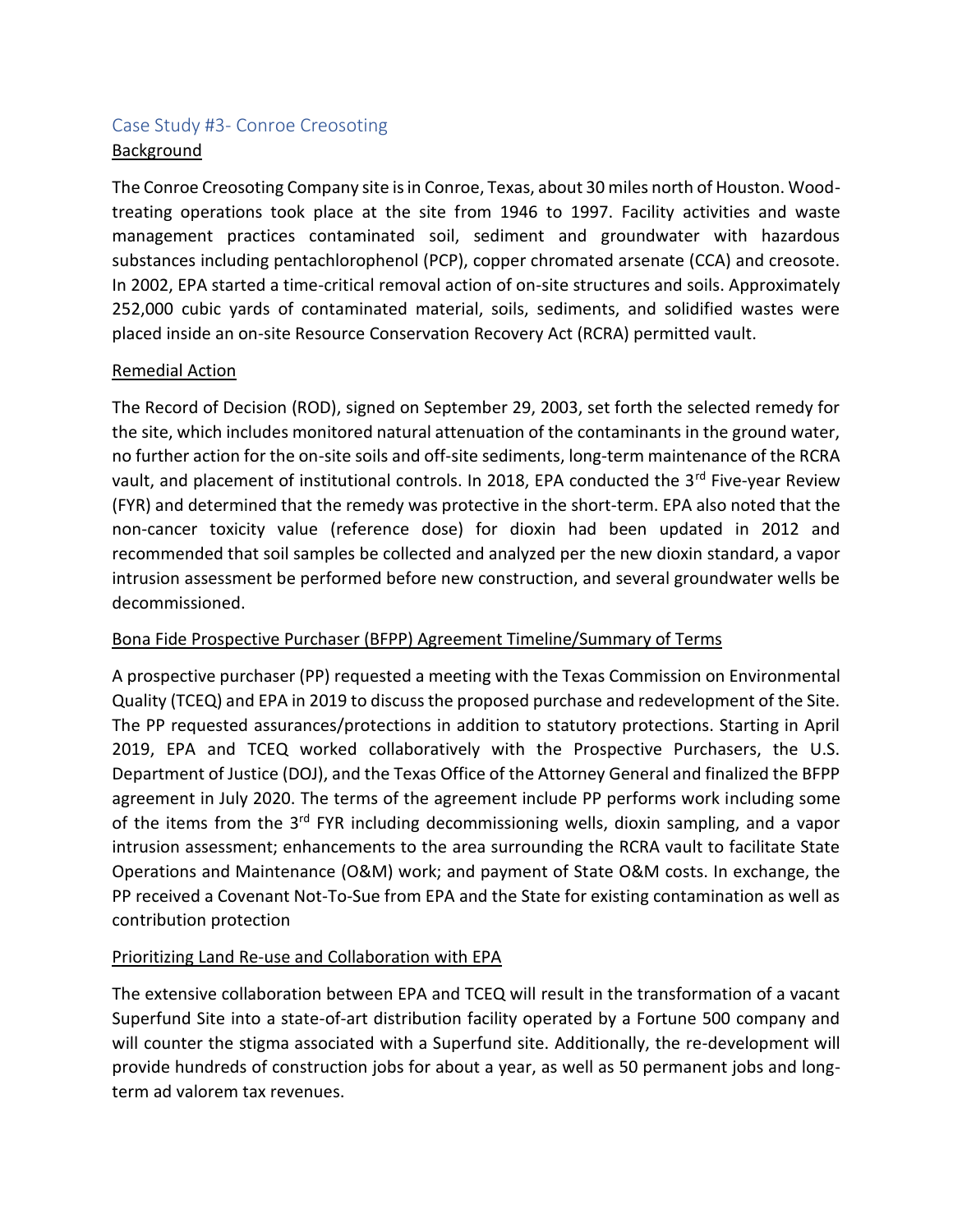#### Success Story

The site is currently in the process of redevelopment; necessary dioxin work has been performed, and monetary compensation to TCEQ will go directly to the State Superfund program. This site is a great example of TCEQ and EPA as partners for re-use, working collaboratively while protecting State and federal interests.

#### Case Study #4- Onondaga Lake

#### Background

Onondaga Lake is in central New York, adjacent to and northwest of the city of Syracuse. The Lake is approximately 1.5 x 4 miles in size and 65 feet deep, lying within a 285 square mile watershed which contains many industrial facilities. The shoreline of Onondaga Lake is encompassed by commercial and municipal properties, including a large portion designated as park land.

From the late 19<sup>th</sup> to early 20<sup>th</sup> Centuries, Onondaga Lake supported a thriving lakeside resort industry. In the late 1800s, the Lake became a receptacle for both industrial and municipal waste. The last remaining resort closed in 1938 due to water impacts from sewage and industry. From 1888 to 1986, Allied Signal and its predecessor companies discharged a variety of wastes, resulting in contamination of the Lake sediments and the deposition of an 84-acre in-lake waste deposit.

The Lake was added to the New York State (NYS) Registry of Inactive Hazardous Waste Disposal Sites in 1989. In 1992, a Remedial Investigation/Feasibility Study Consent Decree was established between NYS and Allied Signal (Honeywell) for Onondaga Lake, tributaries impacted by Allied's waste substances, and threat of further contamination from Allied's upland sites. In 1993, the New York State Department of Environmental Conservation (NYSDEC) and EPA entered into a cooperative agreement for the site, with the Lake and upland areas which contributed to contamination being added to the NPL the following year.

#### The Cooperative Agreement

USEPA provided NYSDEC with funding for several staff positions, equipment, and contractual services. NYSDEC was designated as the lead agency on the NPL Site for several reasons: many State enforcement agreements (including the Onondaga Lake Consent Decree) were already in place; the NYSDEC remedial program was similar to CERCLA; and the NYSDEC had a proven record for performing appropriate cleanups.

NYSDEC also received funding from EPA for development of the Project Management Plan, Site-Wide Risk Assessments, Site-Wide Citizen Participation Program, a Comprehensive Site-Wide Analytical Data Base, and a Comprehensive Enforcement Program. Funding was also received for coordination and tracking of Onondaga Lake remediation, coordination between NYSDEC and the Onondaga Lake Management Conference, and subsite management.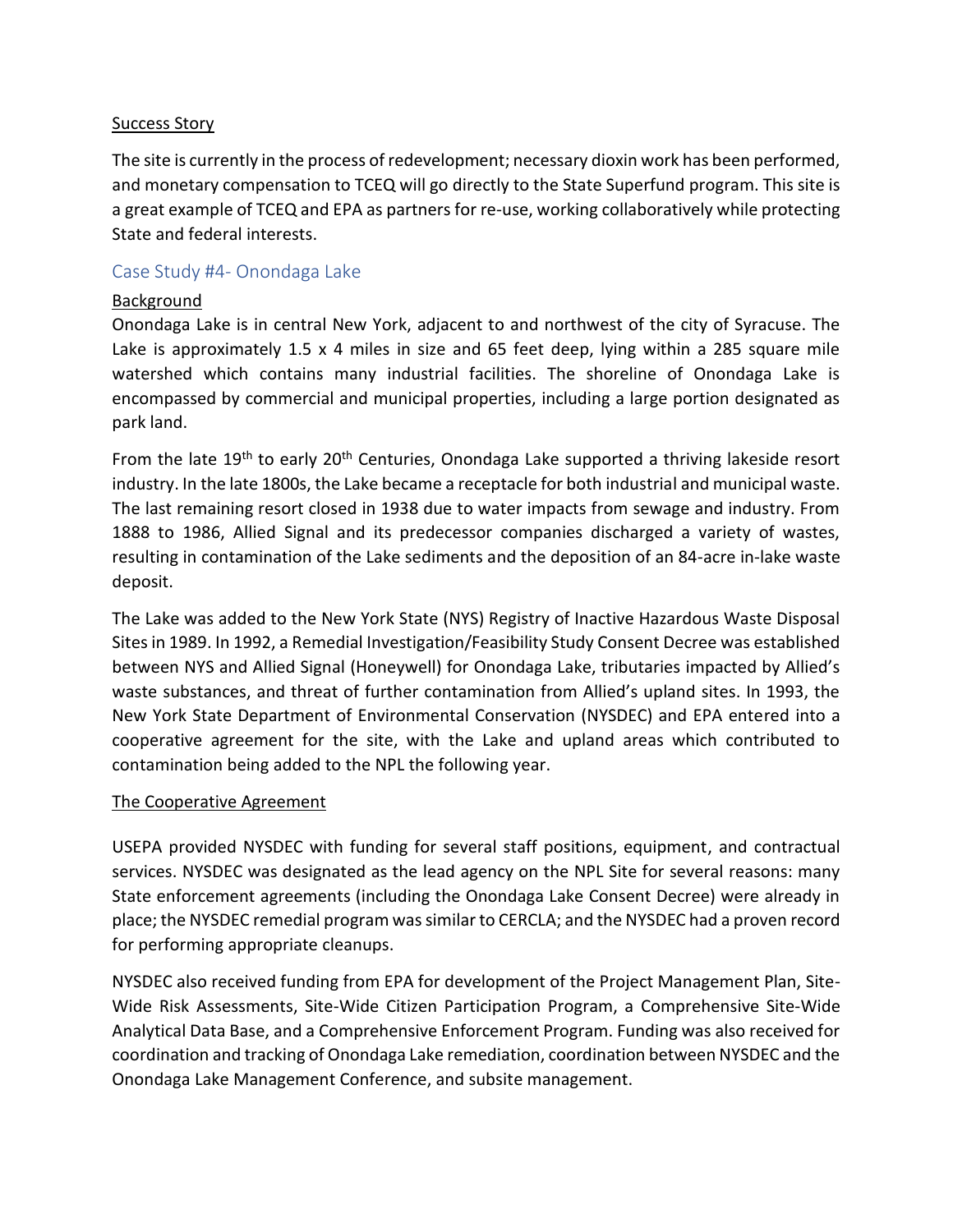NYSDEC and USEPA reviewed available information to identify various "subsites" associated with the NPL Site that needed to be evaluated. This was primarily done through EPA's authority to request records under CERCLA Section 104(e). The agencies developed a standardized facility review process for assessing the potential for past, current, or future impacts from these potential upland source areas to the Onondaga Lake system. This resulted in the identification of 11 Onondaga Lake NPL Subsites. Consequently, the NPL Site and its subsites have yielded a complex multi-site cleanup program. Remedial Investigations/Feasibility Studies and Remedial Design/Remedial Action activities have been completed or are underway for all subsites.

#### Site Remediation

Allied Signal (which became Honeywell in 1999) performed Remedial Investigation field work between 1992 and 2000 for the Onondaga Lake Bottom Subsite. From 2001 to 2002, NYSDEC rewrote the Onondaga Lake Remedial investigation, Human Health Risk Assessment, and Baseline Ecological Risk Assessment due to significant deficiencies with the draft reports. The Record of Decision was finalized for the Lake Bottom Subsite in 2005. The remedy included dredging of approximately 2,653,000 cubic yards of contaminated sediments, capping of an estimated 580 acres, habitat restoration in all remediated areas, and coordination with upland subsite remediation activities to prevent recontamination of the Lake.

The Remedial Design of the Lake Bottom Subsite was finalized in 2012, with dredging beginning the same year. Remedial construction (dredging, capping, and habitat restoration) was completed in 2016, with long-term monitoring beginning the following year.

The remaining 10 upland subsites were mainly associated with legacy contamination, with Honeywell and several other companies also involved in investigation and cleanup at the subsites.

#### Complexity Associated with a State Lead Status

EPA's involvement added more complexity than challenges. Navigating the additional rules and paperwork from the EPA seemed proportional to site complexity (that is, if the NPL site had been less complex, following the rules would have also been less complex). While NYSDEC and New York State Department of Health typically generate qualitative Risk Assessments, EPA required quantitative Ecological and Human Health Risk Assessments, which necessitated bringing in outside expertise.

An additional complexity was added when developing the Record of Decision (ROD), which required an understanding and agreement on the process for developing the ROD. In this case, the RODs are developed using the EPA format, and EPA and the State jointly sign the ROD. Another complexity, due to the site being a NPL site, included a presentation by the State to the National Remedy Review Board to ensure remedy consistency with other large NPL sites.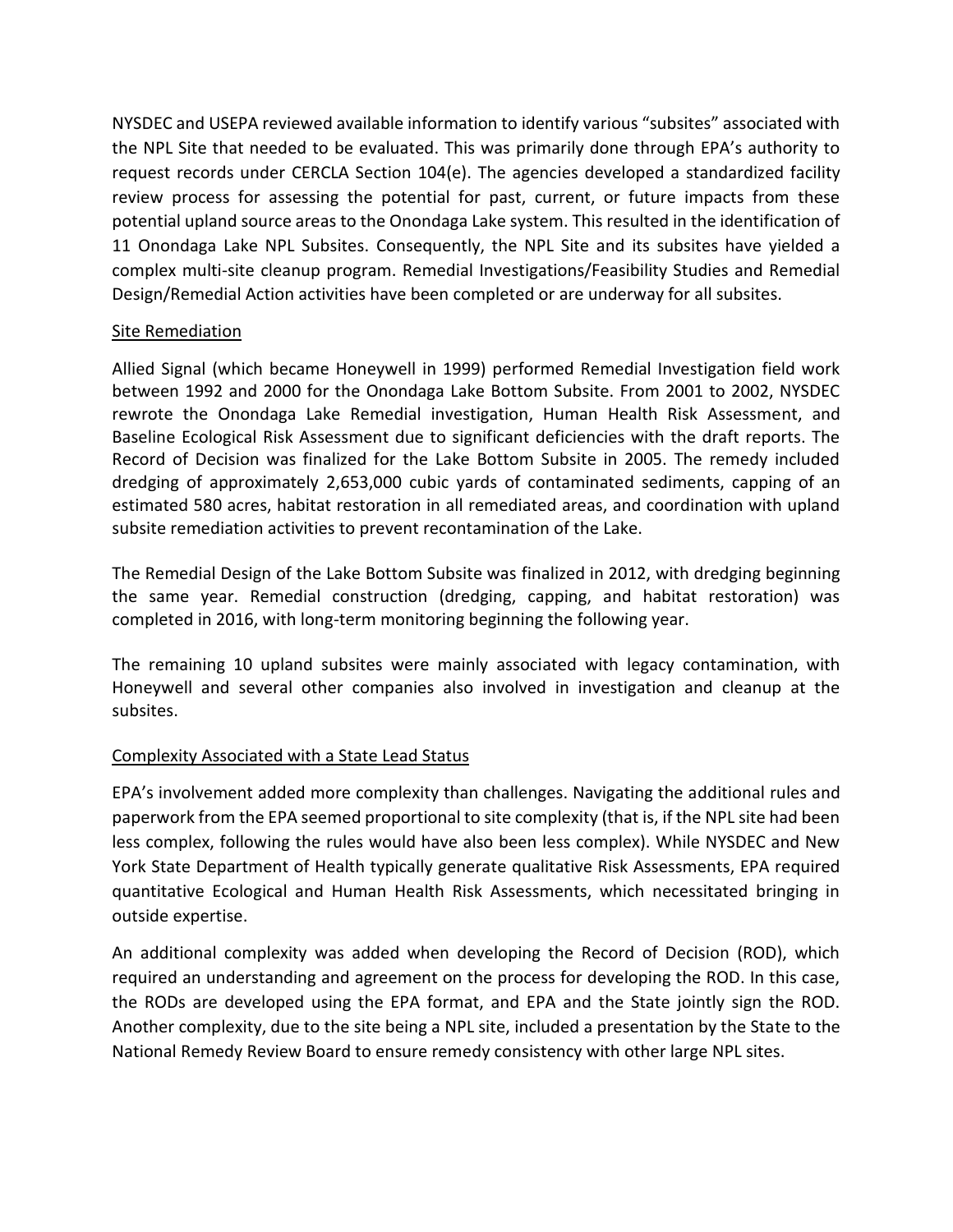#### Benefits Associated with a State Lead Status

NYSDEC was made lead agency because they were already working with Allied Signal/Honeywell and consent orders were already in progress. EPA recognized the significant ongoing work and had confidence in the State, leading to collective benefits. The State was able to maintain a local presence in the community, and therefore was able to gain and maintain the public's trust. Having a local presence also benefited the State in engaging with and building partnerships with local entities.

As a result of prior experience, NYSDEC was prepared to handle both the legal and technical issues involved with taking State-lead action. State requirements and policies were easily incorporated into all aspects of the remedial program. A State agency has a better awareness of State and local regulatory actions that may impact the NPL Site. While New York State held the lead on enforcement, the option for federal enforcement was available for uncooperative responsible parties. Two challenges which were brought by the Responsible Party were won in court by the State without need of federal intervention.

#### Lessons Learned

It is critical to thoroughly describe the specific roles of each agency through, for example, a Cooperative Agreement or Memorandum of Understanding.

NYSDEC found benefit in managing the project and communicating in a similar manner as when working with other State agencies and divisions, and EPA reciprocated. Establishing a professional relationship early in the process led to both agencies holding a mutual respect for each other's positions on issues. The overall experience was collaborative, without any politicking or power plays. EPA respected NYSDEC as the technical lead; EPA would send comments and suggestions but did not insist on approval of every comment letter or communication before distribution.

If a State is going to take on a technical lead position for a NPL site, it should be certain it has access to resources in terms of staffing and expertise. At the height of project, in addition to the 20+ New York State personnel working on the project across multiple agencies, New York had about 12+ personnel from consultants working roughly half to full time to supplement the State's efforts on Ecological and Human Health Risk Assessments and modeling.

#### Success Story

Dredging activities removed approximately 2.2 million cubic yards of contaminated material, and capping included the application of 3.1 million cubic yards of cap material over 475 acres. An increased population of bald eagles around Onondaga Lake is indicative of improved fish populations and recreational opportunity. NYSDEC is in the process of entering the Site Management phase, anticipated to begin November 2021.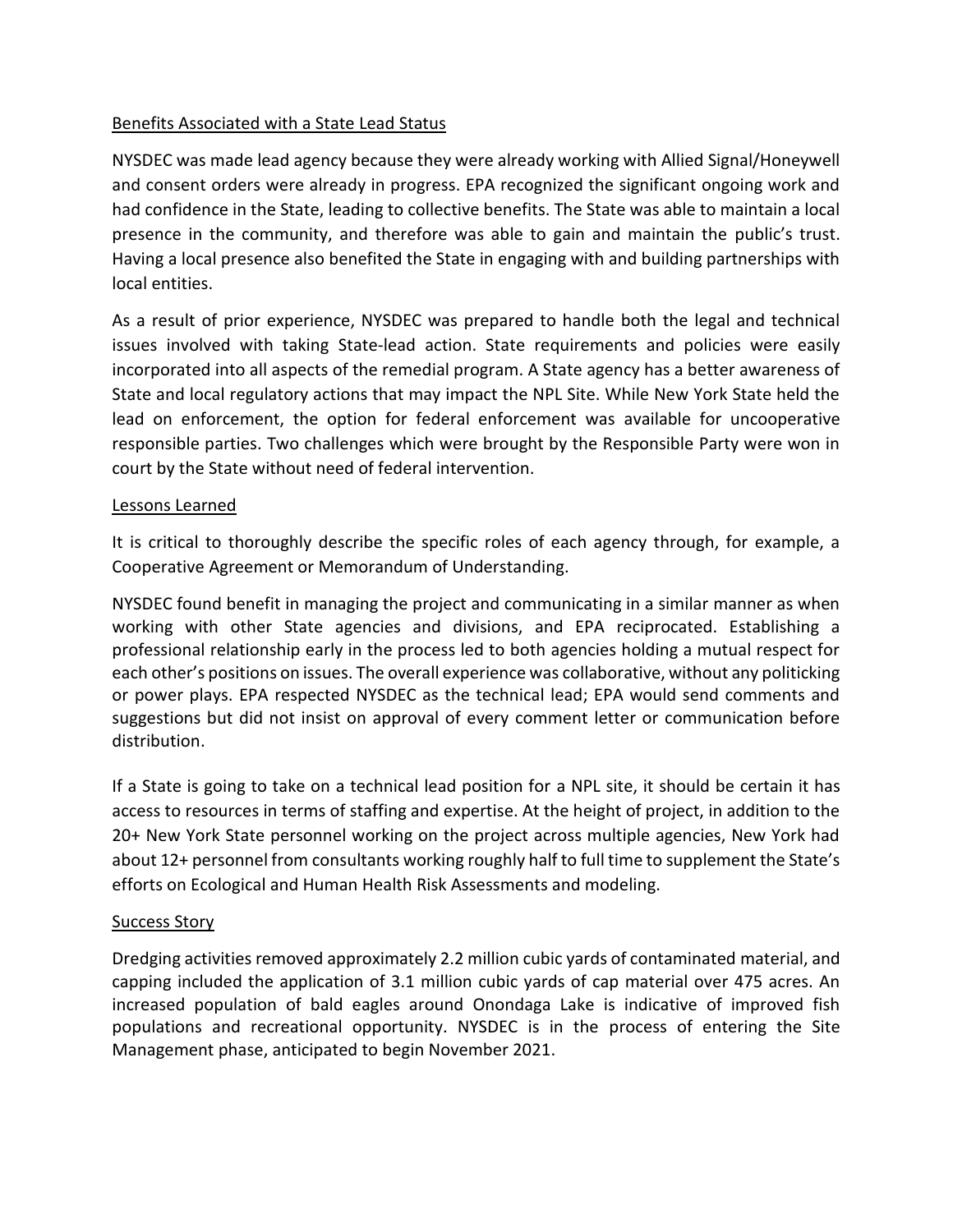# Conclusion

As identified by States in their responses to the RAFG and demonstrated in the case studies; proactive coordination with EPA and other parties can provide many benefits at complex sites allowing for re-use and redevelopment to the benefit of all parties. Frequent communication, including the use of regularly scheduled project calls, was identified as an important tool to ensure coordination between the region and States. Thinking ahead and evaluating the site for potential issues is another common theme, and States encourage that if something is identified in the evaluation of the site, those should be resolved early in discussions so that delays do not take place later in the site cleanup. Development of professional relationships between the Remedial Project Managers and the State Project Managers appears to be instrumental in facilitating coordination between the States and regions.